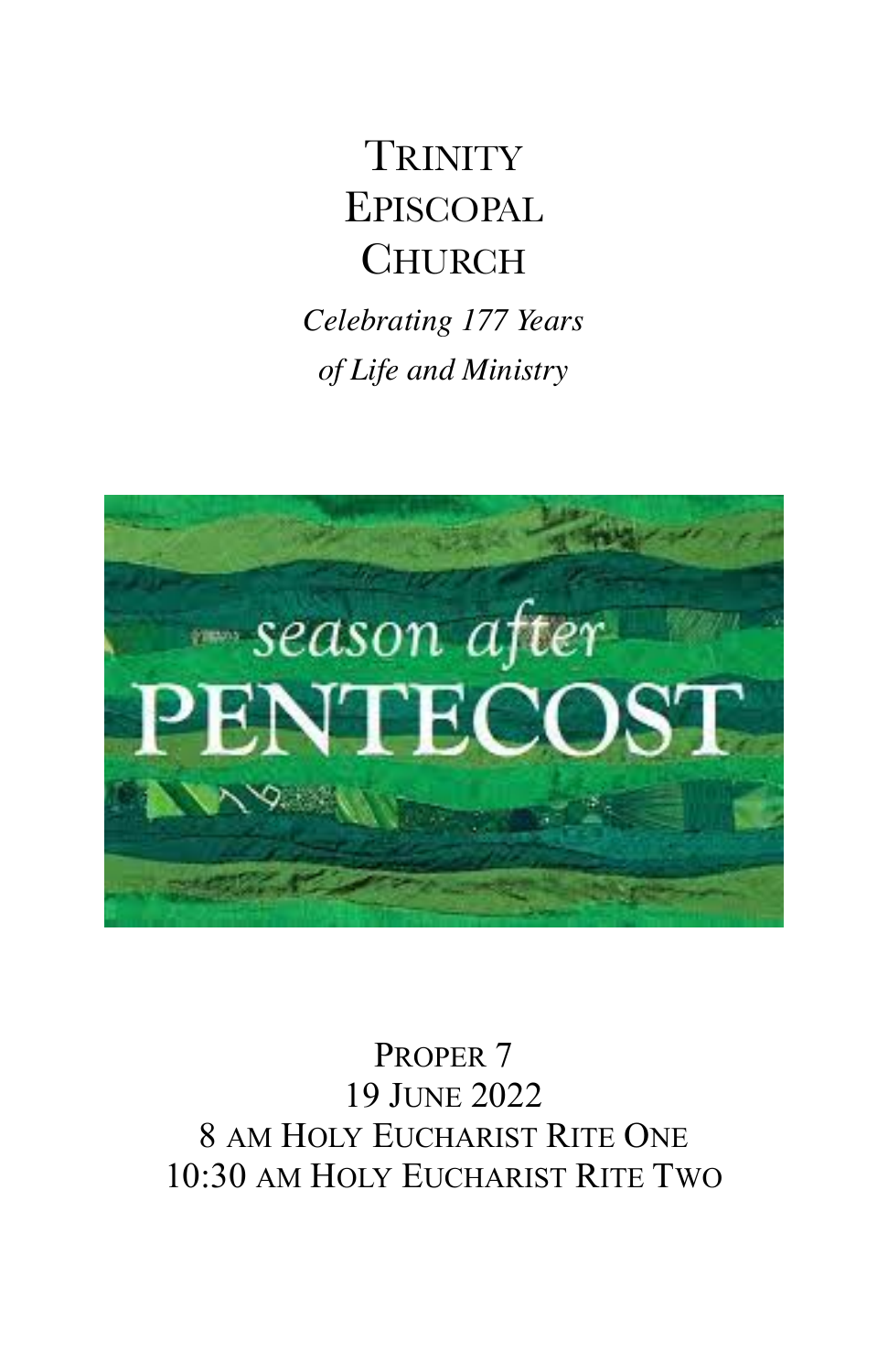## **8 AM HOLY EUCHARIST RITE ONE BEGINS ON BCP 323**

### **The Liturgy of the Word**

| Voluntary                          | Prelude and Fugue in E Minor, BWV 533          |                                                 | J.S. Bach          |
|------------------------------------|------------------------------------------------|-------------------------------------------------|--------------------|
| <b>Hymn 372</b>                    | Praise to the living God                       |                                                 | <b>LEONI</b>       |
|                                    | The Acclamation and Collect for Purity         |                                                 | <b>BCP 355</b>     |
|                                    | <b>Canticle 13, S236</b> Benedictus es, Domine |                                                 | <b>John Rutter</b> |
| <b>Collect for Proper 7</b>        |                                                |                                                 | <b>BCP 227</b>     |
| <b>The First Reading</b>           |                                                |                                                 | Isaiah $65:1-9$    |
| Psalm 22:18-27                     |                                                | Deus, Deus meus James McGregor                  | <b>BCP 610</b>     |
| <b>The Second Reading</b>          |                                                | Galatians 3:23-29                               |                    |
| <b>Gospel Alleluia</b>             |                                                | Ponder my words, O Lord: consider my meditation |                    |
| <b>The Holy Gospel</b>             |                                                |                                                 | Luke 8:26-39       |
| <b>The Sermon</b>                  | The Reverend Dr. Mary Jayne Ledgerwood         |                                                 |                    |
| <b>The Nicene Creed</b>            |                                                |                                                 | <b>BCP 358</b>     |
| The Prayers of the People, Form VI |                                                |                                                 | <b>BCP 392</b>     |
| <b>Confession and Absolution</b>   |                                                |                                                 | <b>BCP 360</b>     |
| <b>The Peace</b>                   |                                                |                                                 | <b>BCP 360</b>     |
| <b>Announcements</b>               |                                                |                                                 |                    |

### **The Holy Communion**

|                                                                          | <b>Offertory Hymn 529</b> In Christ there is no East or West | MCKEE             |
|--------------------------------------------------------------------------|--------------------------------------------------------------|-------------------|
| Doxology, Hymn $380 (v3)$<br>The Great Thanksgiving—Eucharistic Prayer A |                                                              | OLD 100TH         |
|                                                                          |                                                              | <b>BCP 369</b>    |
| <b>Sanctus S130</b>                                                      |                                                              | F. Schubert       |
| The Lord's Prayer                                                        |                                                              | <b>BCP 364</b>    |
| The Fraction Anthem S168                                                 | My flesh is food indeed                                      | <b>M. Martens</b> |
| <b>The Ministration of Communion</b>                                     |                                                              |                   |
| <b>Postcommunion Prayer</b>                                              |                                                              | <b>BCP 365</b>    |
| <b>The Blessing</b>                                                      |                                                              |                   |
| Hymn 493                                                                 | O for a thousand tongues to sing                             | <b>AZMON</b>      |
| <b>The Dismissal</b>                                                     |                                                              | <b>BCP 366</b>    |
| <b>Voluntary</b>                                                         | Fantasie in C Major                                          | J. S. Bach        |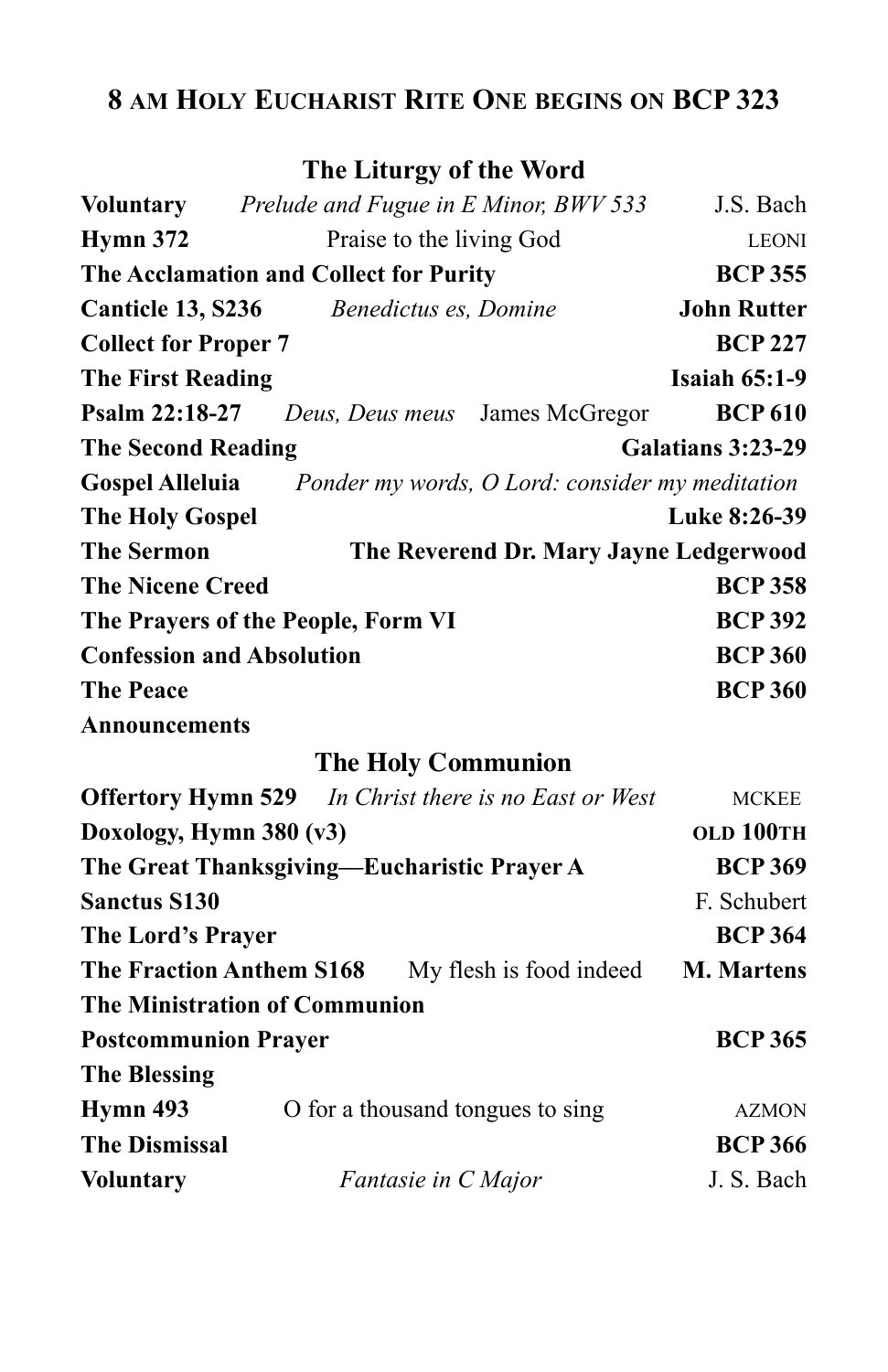*The flowers on the altar are given to the honor and glory of God by Steve & Brenda Mussell in loving memory of Nolan W. Smith and Walter E. Mussell, Sr., and in thanksgiving for all good and faithful fathers.* 

*Music*

All hymnody and service music is from the Hymnal 1982 and streamed under contract with onelicense.net, license #A-718225.

Cover Artwork by Jen Norton. [www.JenNortonArtStudio.com](http://www.jennortonartstudio.com/)

#### **The Parish Prayer List**

**Our Parishioners:** John Anthony, Doris Benson, Phyllis Creel, Byron Cruthirds, Darrel Cyrus, Barbara Duhé, Bill Duhé, Darrell Ewing, Dottie Gill, Tom Holmes, Tom Holmes, II, Joan Johnston, Mary Murphy, Ursel Norman, Janelle Odom, James O'Rourke, Monica Owens, Nettie Robertson, Shae Street, and Terry Strickland.

**Family and friends of our Parish:** Robert Adams, Austin Beaty, Carly Brown, Jason Brown, Miladean Corley, Michelle Cunningham, Nancy Elstner, Christopher William Forwood, Peg Gundmuson, Von Hatley, Patricia Holmes, Bill Holmes, Bill Howard, Howard Johnson, David Jones, Annette Kelly, Mark Kidd, Shirley Lacy, Kerry Senne Logan, Dennis Logan, Hattie Madison, Joe Manning, Ashley Holmes McCrary, Carol Miller, Mark Neno, Page O'Connor, Sally O'Donnell, Sharon O'Neal, Reed Smith, Chris Spann, Mike Stuardi, Evi Valera, David R. Vella, Cheryl Wainright, and Valerie Lacy Wallace.

**Armed Services:** Matthew Anderson, Thomas Ishee, Marie Lacy, Nathan Neal, Kevin O'Rourke, Brock Oliver, Arielle Weaver, Noah Weaver, and Ericka Williams.